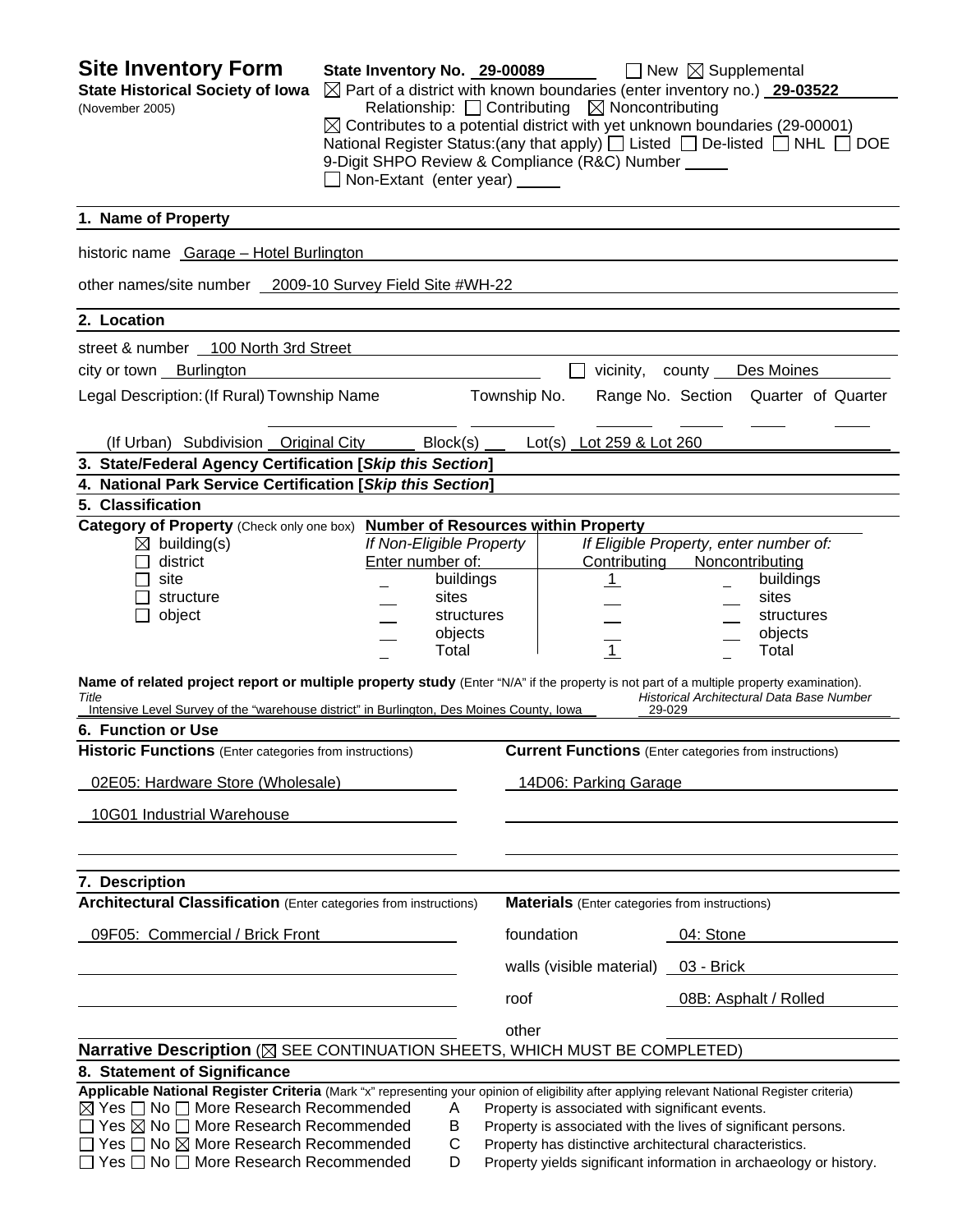| Address 100 N. 3rd Street<br>County<br>Des Moines                                                                                                                                                                                                                                                                                                                                                                                                                                                                                                                                                                                                                                                                                                                                                                                                                                                                                                                                                                                                                                                                                                                                                                                                                                                                                                                                                                                                                                                                                                                                                                                                                                                                    | Site Number                                                         | 29-00089                   |
|----------------------------------------------------------------------------------------------------------------------------------------------------------------------------------------------------------------------------------------------------------------------------------------------------------------------------------------------------------------------------------------------------------------------------------------------------------------------------------------------------------------------------------------------------------------------------------------------------------------------------------------------------------------------------------------------------------------------------------------------------------------------------------------------------------------------------------------------------------------------------------------------------------------------------------------------------------------------------------------------------------------------------------------------------------------------------------------------------------------------------------------------------------------------------------------------------------------------------------------------------------------------------------------------------------------------------------------------------------------------------------------------------------------------------------------------------------------------------------------------------------------------------------------------------------------------------------------------------------------------------------------------------------------------------------------------------------------------|---------------------------------------------------------------------|----------------------------|
| City<br><b>Burlington</b>                                                                                                                                                                                                                                                                                                                                                                                                                                                                                                                                                                                                                                                                                                                                                                                                                                                                                                                                                                                                                                                                                                                                                                                                                                                                                                                                                                                                                                                                                                                                                                                                                                                                                            | <b>District Number</b>                                              | 29-03522<br>$(29 - 00001)$ |
| <b>Criteria Considerations</b><br>$\Box$ A Owned by a religious institution or used<br>$\Box$ E A reconstructed building, object, or structure.<br>for religious purposes.<br>F A commemorative property.<br>$\Box$<br>B Removed from its original location.<br>П<br>G Less than 50 years of age or achieved significance within the past<br>C A birthplace or grave.<br>50 years.<br>D A cemetery                                                                                                                                                                                                                                                                                                                                                                                                                                                                                                                                                                                                                                                                                                                                                                                                                                                                                                                                                                                                                                                                                                                                                                                                                                                                                                                   |                                                                     |                            |
| Areas of Significance (Enter categories from instructions)<br><b>Significant Dates</b>                                                                                                                                                                                                                                                                                                                                                                                                                                                                                                                                                                                                                                                                                                                                                                                                                                                                                                                                                                                                                                                                                                                                                                                                                                                                                                                                                                                                                                                                                                                                                                                                                               |                                                                     |                            |
| Construction date<br>1938<br>05: Commerce<br>Other dates, including renovation                                                                                                                                                                                                                                                                                                                                                                                                                                                                                                                                                                                                                                                                                                                                                                                                                                                                                                                                                                                                                                                                                                                                                                                                                                                                                                                                                                                                                                                                                                                                                                                                                                       | $\Box$ check if circa or estimated date                             |                            |
| <b>Significant Person</b><br><b>Architect/Builder</b><br>(Complete if National Register Criterion B is marked above)<br>Architect                                                                                                                                                                                                                                                                                                                                                                                                                                                                                                                                                                                                                                                                                                                                                                                                                                                                                                                                                                                                                                                                                                                                                                                                                                                                                                                                                                                                                                                                                                                                                                                    |                                                                     |                            |
| <b>Builder</b>                                                                                                                                                                                                                                                                                                                                                                                                                                                                                                                                                                                                                                                                                                                                                                                                                                                                                                                                                                                                                                                                                                                                                                                                                                                                                                                                                                                                                                                                                                                                                                                                                                                                                                       |                                                                     |                            |
| Narrative Statement of Significance ( $\boxtimes$ SEE CONTINUATION SHEETS, WHICH MUST BE COMPLETED)                                                                                                                                                                                                                                                                                                                                                                                                                                                                                                                                                                                                                                                                                                                                                                                                                                                                                                                                                                                                                                                                                                                                                                                                                                                                                                                                                                                                                                                                                                                                                                                                                  |                                                                     |                            |
| 9. Major Bibliographical References                                                                                                                                                                                                                                                                                                                                                                                                                                                                                                                                                                                                                                                                                                                                                                                                                                                                                                                                                                                                                                                                                                                                                                                                                                                                                                                                                                                                                                                                                                                                                                                                                                                                                  |                                                                     |                            |
| Bibliography $\boxtimes$ See continuation sheet for citations of the books, articles, and other sources used in preparing this form                                                                                                                                                                                                                                                                                                                                                                                                                                                                                                                                                                                                                                                                                                                                                                                                                                                                                                                                                                                                                                                                                                                                                                                                                                                                                                                                                                                                                                                                                                                                                                                  |                                                                     |                            |
| 10. Geographic Data                                                                                                                                                                                                                                                                                                                                                                                                                                                                                                                                                                                                                                                                                                                                                                                                                                                                                                                                                                                                                                                                                                                                                                                                                                                                                                                                                                                                                                                                                                                                                                                                                                                                                                  |                                                                     |                            |
| <b>UTM References (OPTIONAL)</b><br>Zone<br>Easting<br>Northing<br>Zone<br>Easting                                                                                                                                                                                                                                                                                                                                                                                                                                                                                                                                                                                                                                                                                                                                                                                                                                                                                                                                                                                                                                                                                                                                                                                                                                                                                                                                                                                                                                                                                                                                                                                                                                   | Northing                                                            |                            |
| 2<br>1                                                                                                                                                                                                                                                                                                                                                                                                                                                                                                                                                                                                                                                                                                                                                                                                                                                                                                                                                                                                                                                                                                                                                                                                                                                                                                                                                                                                                                                                                                                                                                                                                                                                                                               |                                                                     |                            |
| 3<br>4                                                                                                                                                                                                                                                                                                                                                                                                                                                                                                                                                                                                                                                                                                                                                                                                                                                                                                                                                                                                                                                                                                                                                                                                                                                                                                                                                                                                                                                                                                                                                                                                                                                                                                               |                                                                     |                            |
| See continuation sheet for additional UTM references or comments                                                                                                                                                                                                                                                                                                                                                                                                                                                                                                                                                                                                                                                                                                                                                                                                                                                                                                                                                                                                                                                                                                                                                                                                                                                                                                                                                                                                                                                                                                                                                                                                                                                     |                                                                     |                            |
| 11. Form Prepared By                                                                                                                                                                                                                                                                                                                                                                                                                                                                                                                                                                                                                                                                                                                                                                                                                                                                                                                                                                                                                                                                                                                                                                                                                                                                                                                                                                                                                                                                                                                                                                                                                                                                                                 |                                                                     |                            |
|                                                                                                                                                                                                                                                                                                                                                                                                                                                                                                                                                                                                                                                                                                                                                                                                                                                                                                                                                                                                                                                                                                                                                                                                                                                                                                                                                                                                                                                                                                                                                                                                                                                                                                                      |                                                                     |                            |
| name/title Georgette Allen, Volunteer                                                                                                                                                                                                                                                                                                                                                                                                                                                                                                                                                                                                                                                                                                                                                                                                                                                                                                                                                                                                                                                                                                                                                                                                                                                                                                                                                                                                                                                                                                                                                                                                                                                                                | Rebecca Lawin McCarley, Consultant, Davenport, IA                   |                            |
| organization _Burlington Historic Preservation Commission                                                                                                                                                                                                                                                                                                                                                                                                                                                                                                                                                                                                                                                                                                                                                                                                                                                                                                                                                                                                                                                                                                                                                                                                                                                                                                                                                                                                                                                                                                                                                                                                                                                            | date __ March 31, 2010                                              |                            |
|                                                                                                                                                                                                                                                                                                                                                                                                                                                                                                                                                                                                                                                                                                                                                                                                                                                                                                                                                                                                                                                                                                                                                                                                                                                                                                                                                                                                                                                                                                                                                                                                                                                                                                                      |                                                                     |                            |
| city or town<br>Burlington<br>state__lowa                                                                                                                                                                                                                                                                                                                                                                                                                                                                                                                                                                                                                                                                                                                                                                                                                                                                                                                                                                                                                                                                                                                                                                                                                                                                                                                                                                                                                                                                                                                                                                                                                                                                            | zip code 52601                                                      |                            |
| ADDITIONAL DOCUMENTATION (Submit the following items with the completed form)                                                                                                                                                                                                                                                                                                                                                                                                                                                                                                                                                                                                                                                                                                                                                                                                                                                                                                                                                                                                                                                                                                                                                                                                                                                                                                                                                                                                                                                                                                                                                                                                                                        |                                                                     |                            |
| <b>FOR ALL PROPERTIES</b><br>Map: showing the property's location in a town/city or township.<br>1.<br>Site plan: showing position of buildings and structures on the site in relation to public road(s).<br>2.<br>Photographs: representative black and white photos. If the photos are taken as part of a survey for which the Society is to be<br>3.<br>curator of the negatives or color slides, a photo/catalog sheet needs to be included with the negatives/slides and the following<br>needs to be provided below on this particular inventory site:<br>Roll/slide sheet #<br>Frame/slot #<br>Roll/slide sheet #<br>Frame/slot #<br>Roll/slide sheet #<br>Frame/slot #<br>$\boxtimes$ See continuation sheet or attached <i>photo &amp; slide catalog sheet</i> for list of photo roll or slide entries.<br>$\boxtimes$ Photos/illustrations without negatives are also in this site inventory file.<br>FOR CERTAIN KINDS OF PROPERTIES, INCLUDE THE FOLLOWING AS WELL<br>Farmstead & District: (List of structures and buildings, known or estimated year built, and contributing or noncontributing status)<br>1.<br>2.<br><b>Barn:</b><br>a. A sketch of the frame/truss configuration in the form of drawing a typical middle bent of the barn.<br>A photograph of the loft showing the frame configuration along one side.<br>b.<br>A sketch floor plan of the interior space arrangements along with the barn's exterior dimensions in feet.<br>с.<br>State Historic Preservation Office (SHPO) Use Only Below This Line<br>Concur with above survey opinion on National Register eligibility: $\Box$ Yes $\Box$ No<br>This is a locally designated property or part of a locally designated district. | Date Taken<br>Date Taken<br>Date Taken<br>More Research Recommended |                            |
| Comments:                                                                                                                                                                                                                                                                                                                                                                                                                                                                                                                                                                                                                                                                                                                                                                                                                                                                                                                                                                                                                                                                                                                                                                                                                                                                                                                                                                                                                                                                                                                                                                                                                                                                                                            |                                                                     |                            |
| Evaluated by (name/title):                                                                                                                                                                                                                                                                                                                                                                                                                                                                                                                                                                                                                                                                                                                                                                                                                                                                                                                                                                                                                                                                                                                                                                                                                                                                                                                                                                                                                                                                                                                                                                                                                                                                                           | Date:                                                               |                            |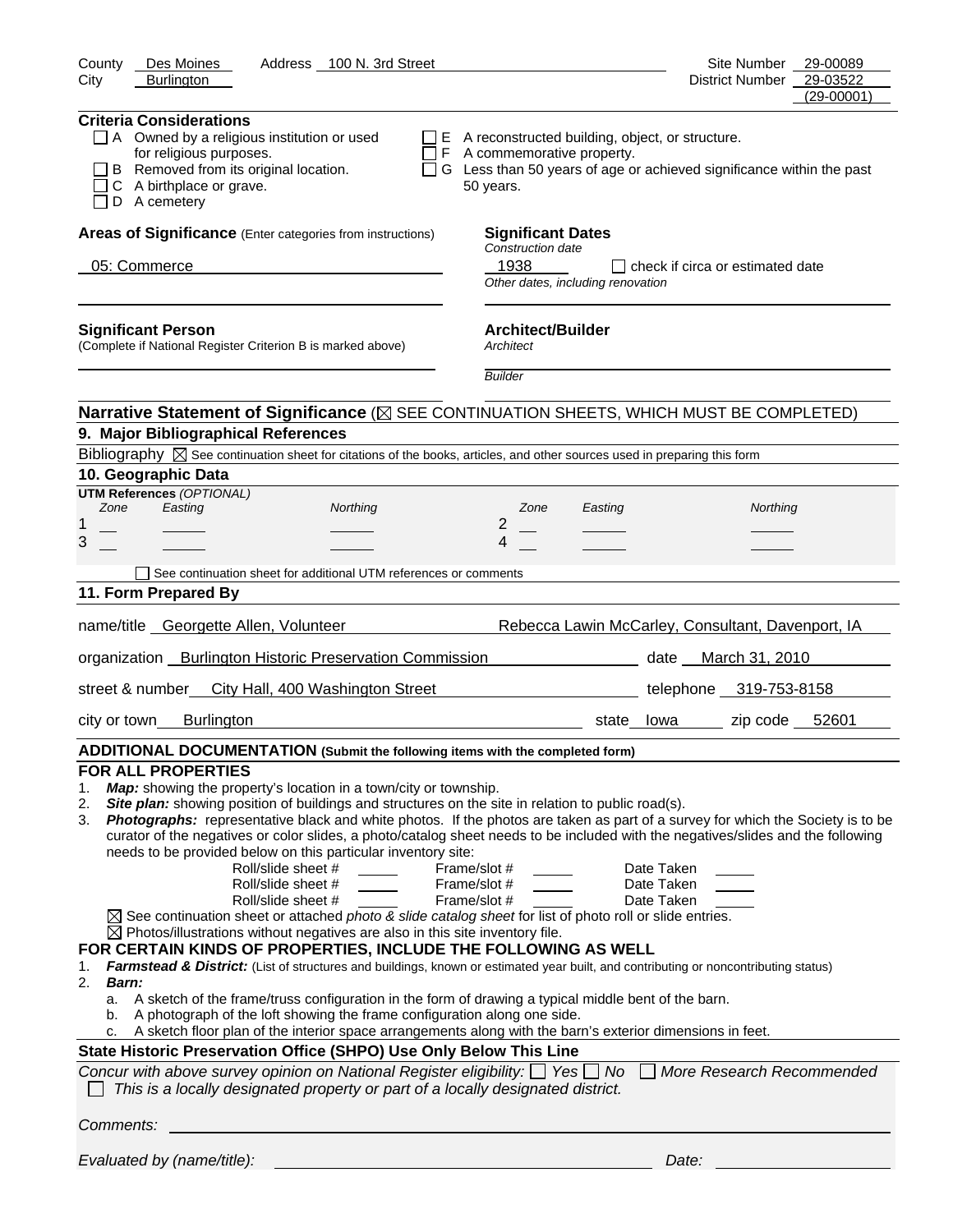Page 1

**Iowa Site Inventory Form** Related District Number 29-03522 (also 29-00001)

| Hotel Burlington - garage     | Des Moines |
|-------------------------------|------------|
| Name of Property              | County     |
| 100 N. $3^{\text{rd}}$ Street | Burlington |
| Address                       | City       |

#### **7. Narrative Description**

This building is a two-story parking garage with a storefront constructed in 1938 for the Hotel Burlington. The storefront is located in the southwest corner of the building, facing  $3<sup>rd</sup>$  Street. Plate glass windows define this area. The north half of the building has two overhead single-car garage doors on the south half of the first story of this half. The doors appear historic. A pedestrian door is located immediately north of these garage doors. These entries have soldier brick lintels. A window opening with louvered vents is located north of the entry, with a similar opening above it on the second story. The second story has seven window openings, including this vent. Three are centered on the building, with two at either end. The six windows with sash appear to retain original metal sashes with a tilt six-light panel. The windows also have solder brick lintels. A large rectangular basket-weave brick panel is centered under the center three windows, with a sign and two lights in the middle. The two windows on the first story and four windows on the second story of the south elevation has sash similar to the façade. Likewise, nine windows are found on the first story of the rear (east), and two windows and a louvered vent window opening are found on the second story. The rear elevation is exposed tile block construction.

### **8. Narrative Statement of Significance**

The garage for the Hotel Burlington appears to fall within the boundary for the Manufacturing and Wholesale Historic District centered on 3<sup>rd</sup> Street from Valley to Elm streets. However, it is does not contribute to the history and architecture of this manufacturing and wholesale district. The building is connected to the Hotel Burlington at 208 N. 3<sup>rd</sup> Street. Retail/commercial businesses are located on the north portion of this block, between the garage and the hotel. With an expanded retail/commercial district along Jefferson Street, this building would likely contribute to this expanded district with these connecting buildings and the direct association of this building with the hotel. It would contribute historically and architecturally to this potential expanded historic district. Additionally, the garage appears to be individually eligible for the National Register of Historic Places under Criterion A as an excellent example in the evolution of businesses and buildings to accommodate the automobile in the 1930s. The integrity of the building as a parking garage is high on the exterior. With further examination of the interior, the garage may also be individually significant under Criterion C as an early surviving example of a parking garage.

City directories and Sanborn maps show that an earlier three story brick building at 100 N. 3rd Street was listed as Robert Donahue's Wholesale Hardware and Carriage business from the 1880s and into the 1930s. The business is listed in the 1881 city directory as Donahue and McCash Wholesale Dealers - Iron and Heavy Hardware. By the 1892 city directory, 100-104 North 3rd are listed as Robert Donahue Hardware. The 1931 Sanborn map continues to depict Robert Donahue's Iron and Hardware business at this location.

The organization to construct the Hotel Burlington was organized on September 27, 1909, with plans submitted to stockholders on April 21, 1910. The seven-story hotel opened on February 6, 1911 at 208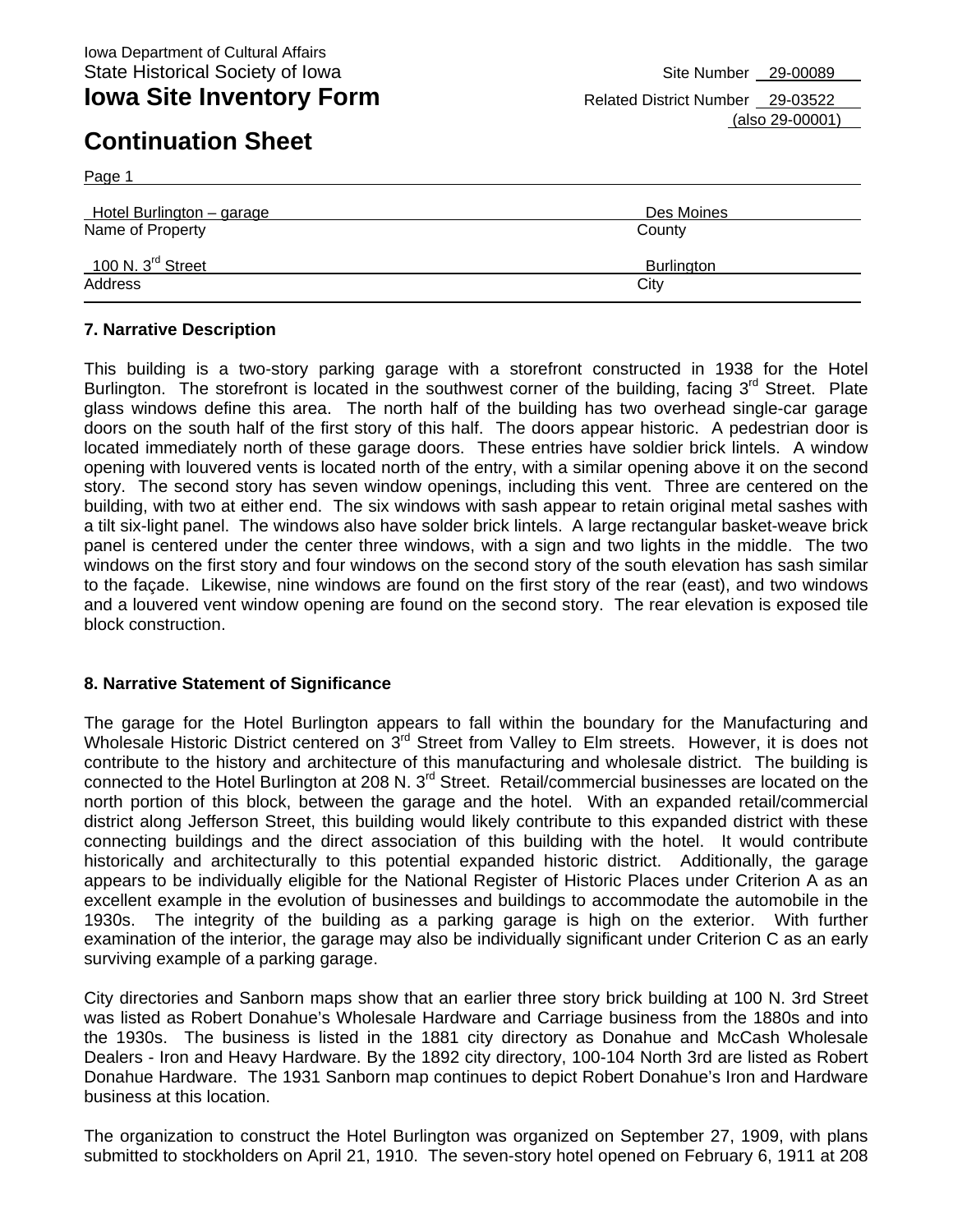Page 2

**Iowa Site Inventory Form** Related District Number 29-03522 (also 29-00001)

| Hotel Burlington – garage     | Des Moines |
|-------------------------------|------------|
| Name of Property              | County     |
| 100 N. $3^{\text{rd}}$ Street | Burlington |
| Address                       | City       |

N. 3<sup>rd</sup> Street at the northeast corner of 3<sup>rd</sup> Street and Valley (State Site #29-00093, Listed on NRHP in 1983). Two stories were added to the hotel in 1926 (*Burlington Hawk-Eye,* July 10, 1962, 79).

On February 9, 1937, the Donahue property was purchased by R.E. and Ruth Pettigrew. The following article then appeared in the *Daily Hawk-Eye Gazette* on September 20, 1938:

- A garage will be completed for Hotel Burlington at Market streets by late November, R. Pettigrew, manager, reported today. The garage, with one story and basement, will be erected on the site of the old Robert Donahue building. Razing of this building started yesterday and will be completed within three days. Paul Gross, who operates a machine shop at 106 N. Third street in a part of the old Donahue building, will remain at his present location for the time being, this to be razed last. He will have new quarters in the new structure opening off Market street.
- The garage will house approximately 110 automobiles, and storage by the hour, day or night will be available to hotel patrons. Arrangements with other services will be made so that patrons will have full service available to them, although not offered at the garage. Mr. Pettigrew, looking ahead to the time when the hotel could own a garage, thus increasing the service to its patrons, purchased the Donahue building for this purpose.
- Carl Nelson has the contract for erection of the new building, which will be only a block south of the hotel.
- ("Hotel Plans Garage Here," *Daily Hawk-Eye Gazette,* September 20, 1938, 2).

In the 1940 directory, 100 N. 3rd is listed as a hotel garage. The Pettigrews transferred the property to their company, Valley Street Realty in February 1944. It continued to be listed as the hotel garage in the 1945 city directory. They continued to own it until 1967.

The 1947 city directory places Buhmeyer Auto Sales at this location, listed at 100-20 N. 3<sup>rd</sup> Street. Subsequent directories in 1954 and 1955 list them at 100-108 N. 3<sup>rd</sup> Street only. This trend continues for the storefront space for the next occupants. The 1957 through 1960 city directories list Drees Oldsmobile at 100-108. Several tenants were here from 1961 to 1963, including Tucker's Wrecker Service, Chick's Custom Shop, Burlington Service Garage, Ray's Paint and Body Shop, and Pep's Wheel and Frame.

By 1964, Archer Motor moved into this location. On December 28, 1967, John Archer purchased the building. He sold it to the City of Burlington in 1998, who then sold it to MetroPlains properties.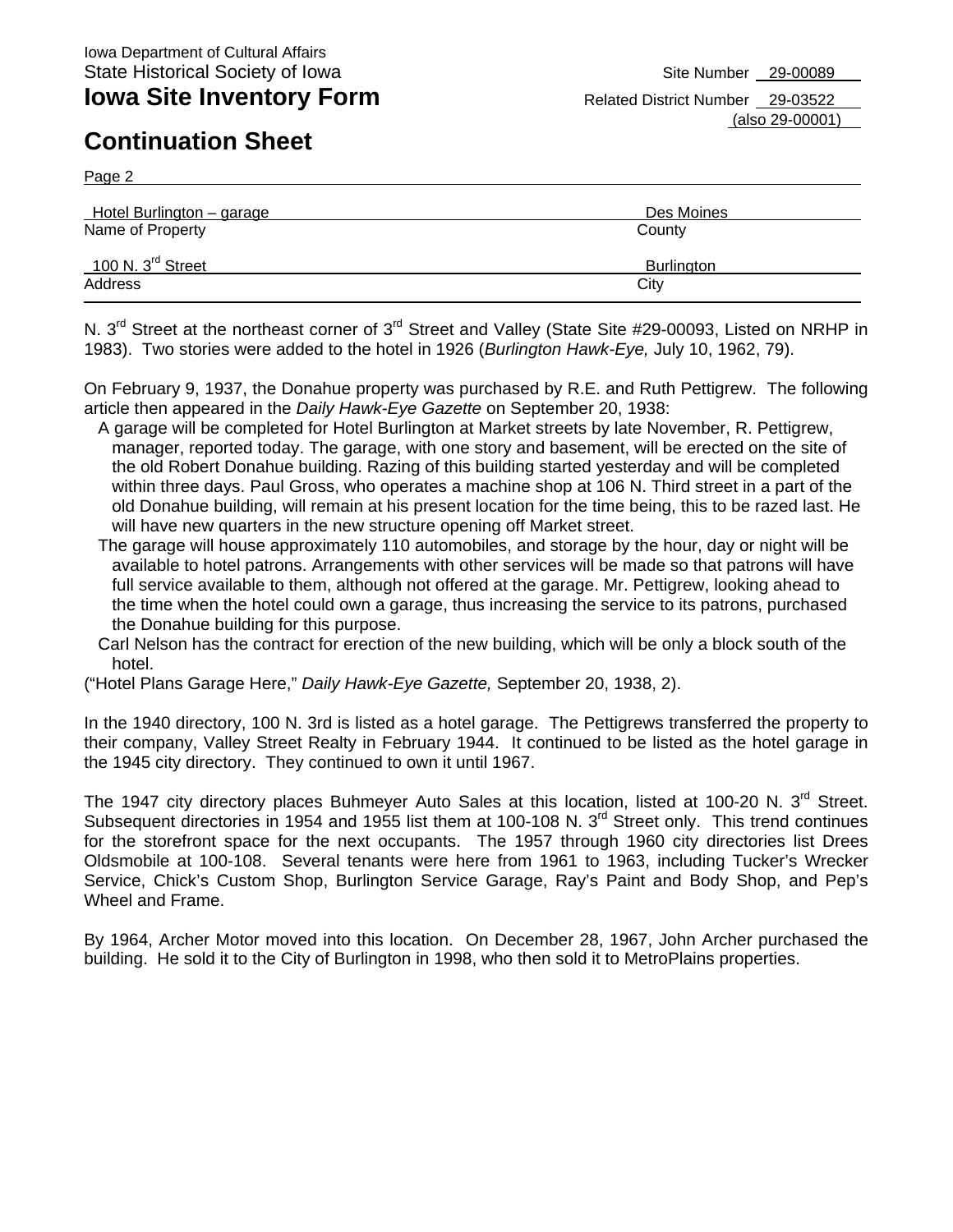Page 3

| Hotel Burlington - garage     | Des Moines        |
|-------------------------------|-------------------|
| Name of Property              | County            |
| 100 N. $3^{\text{rd}}$ Street | <b>Burlington</b> |
| Address                       | City              |

#### **9. Major Bibliographical References**

*Burlington Hawk-Eye,* various articles and dates. On microfilm at the Burlington Public Library.

City Directories, Burlington, Iowa, various dates. On microfiche at the Burlington Public Library

*History of Des Moines County Iowa and Its People.* Chicago, IL: S.J. Clarke Publishing Company, 1915.

Sanborn Map Company. "Burlington, Iowa," Fire Insurance Maps. New York: Sanborn Map Company, 1886, 1892, 1900, 1931, 1952.

Transfer books, Des Moines County Auditor's Office, Burlington, Iowa

Vertical files, Burlington Public Library, Burlington, Iowa.

#### **Location map**

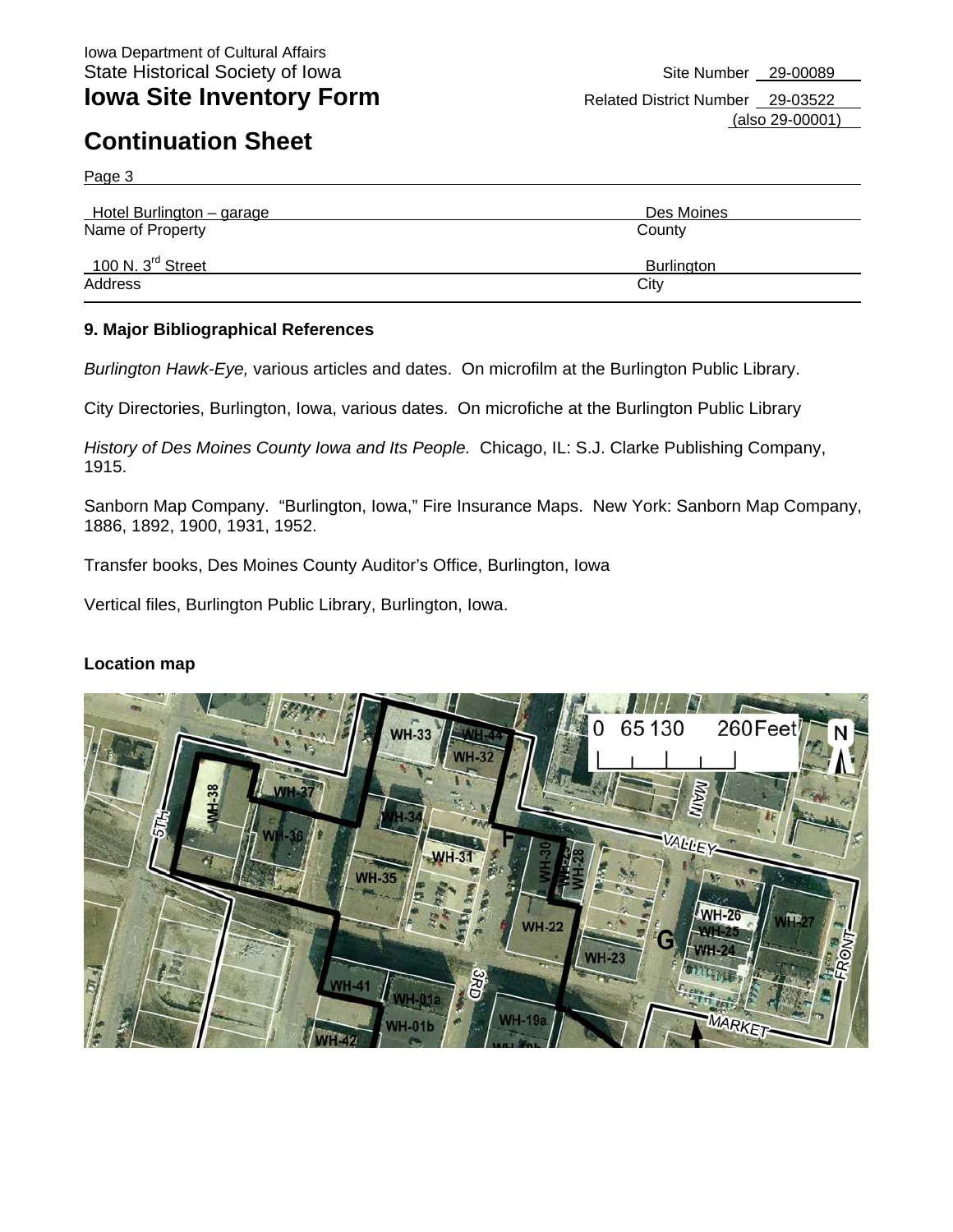Page 4

**Iowa Site Inventory Form** Related District Number 29-03522 (also 29-00001)

| Hotel Burlington – garage     | Des Moines |
|-------------------------------|------------|
| Name of Property              | County     |
| 100 N. $3^{\text{rd}}$ Street | Burlington |
| Address                       | City       |

#### **Building plan (from assessor's website)**

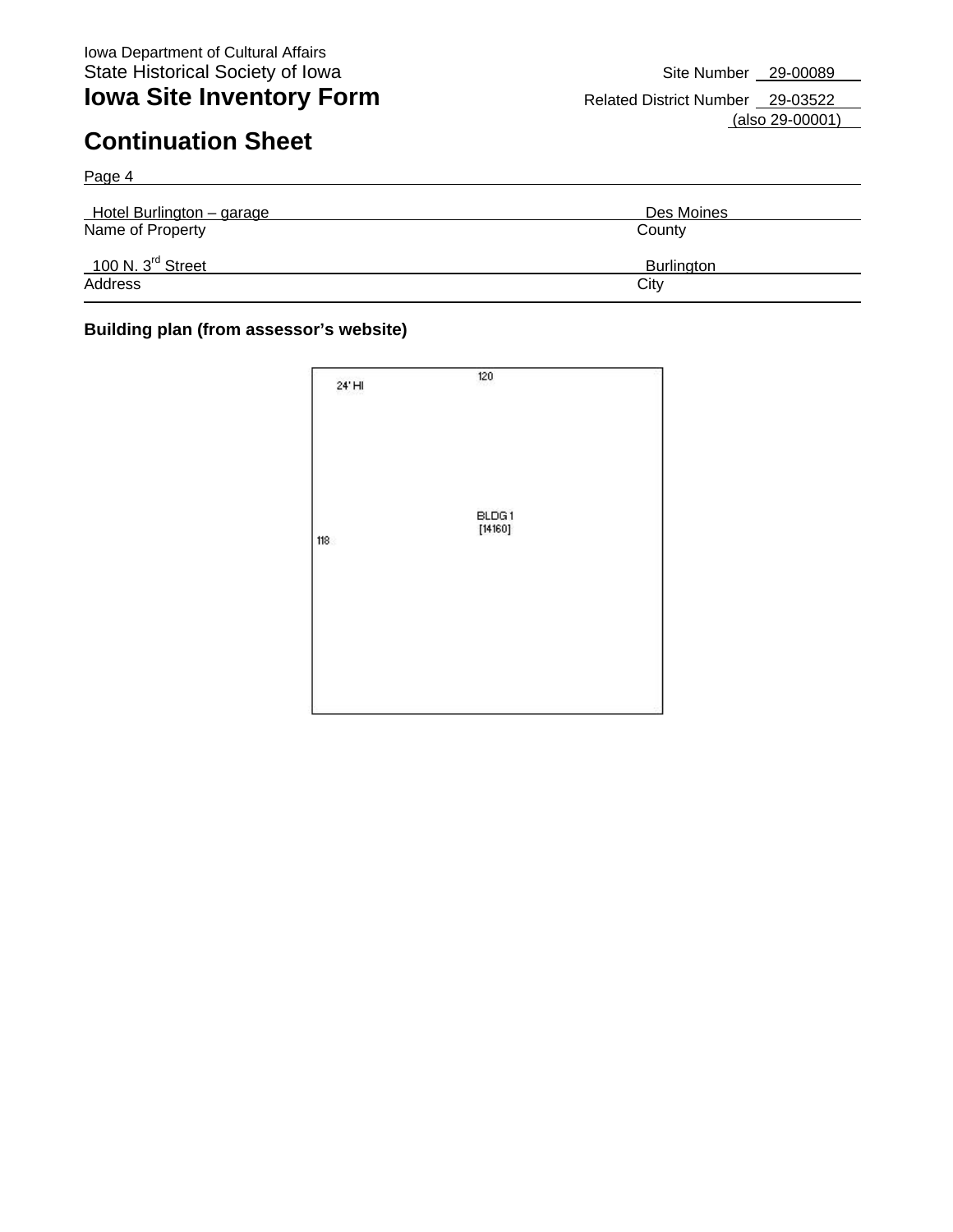Page 5

**Iowa Site Inventory Form** Related District Number 29-03522

(also 29-00001)



### **Historic image**

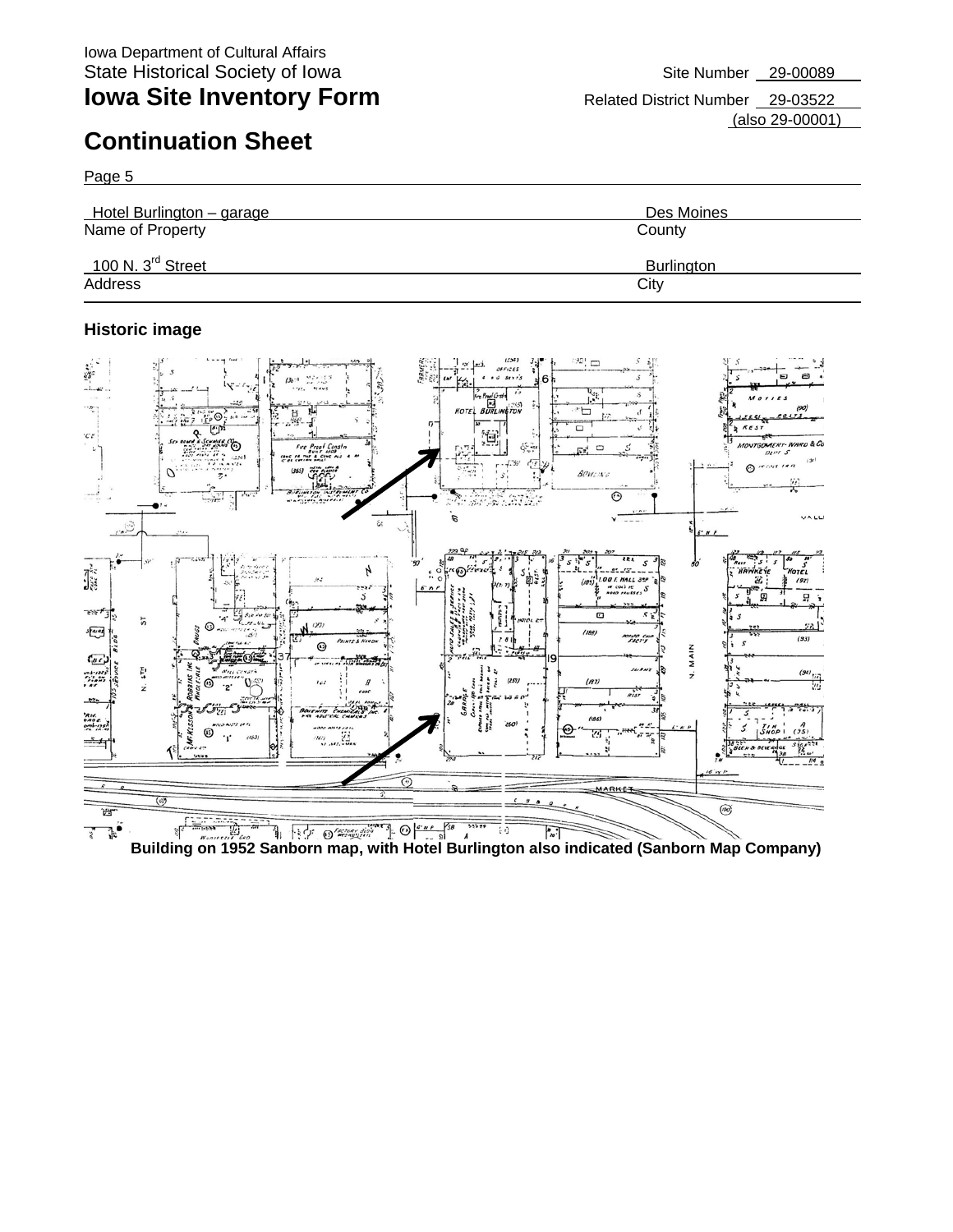Page 6

**Iowa Site Inventory Form** Related District Number 29-03522 (also 29-00001)

| Hotel Burlington - garage     | Des Moines |
|-------------------------------|------------|
| Name of Property              | County     |
| 100 N. $3^{\text{rd}}$ Street | Burlington |
| Address                       | City       |

### **Photographs (digital images)**



**Façade of parking garage, looking southeast November 2, 2009 R.L. McCarley**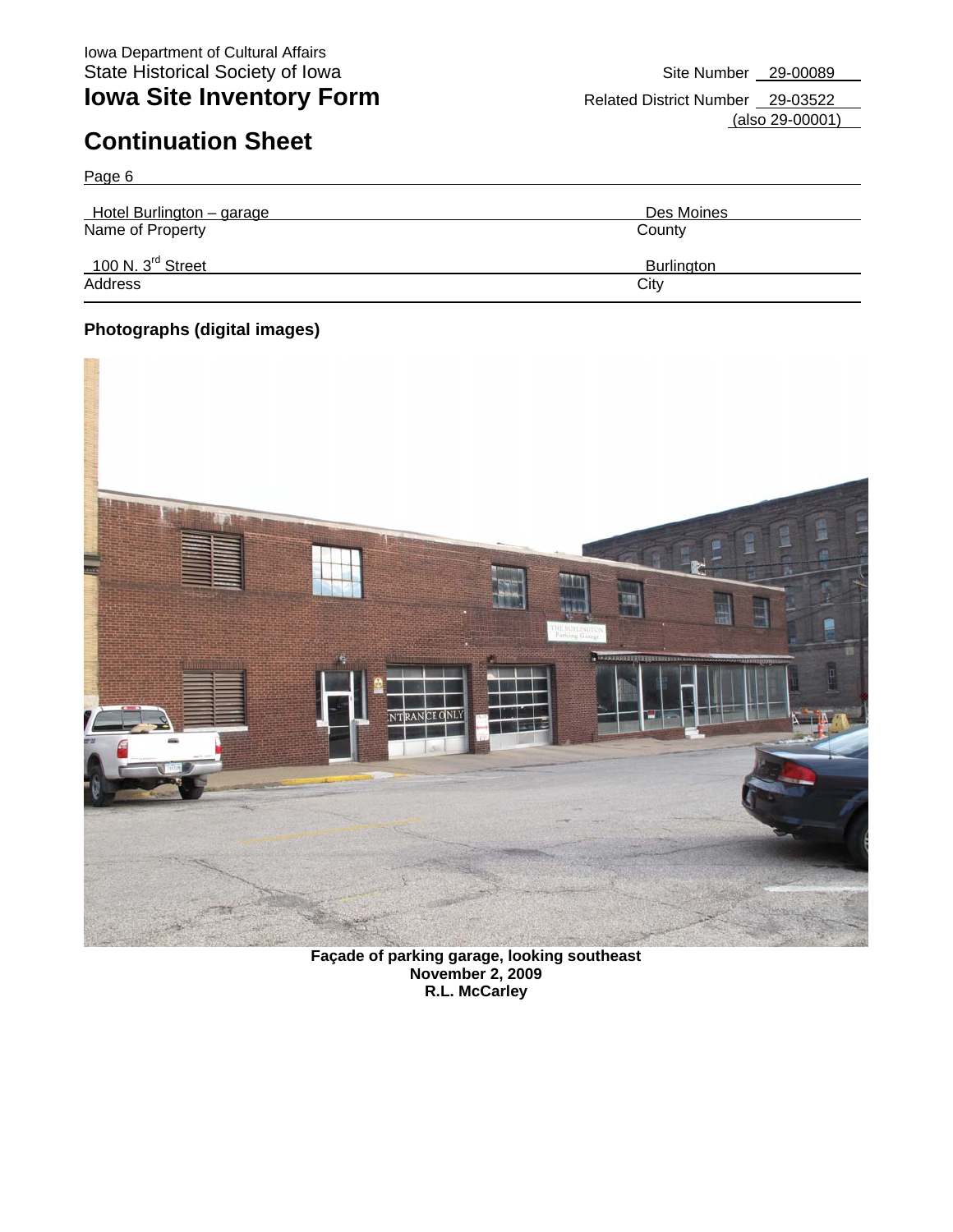Page 7

**Iowa Site Inventory Form** Related District Number 29-03522 (also 29-00001)

| Hotel Burlington - garage       | Des Moines        |  |
|---------------------------------|-------------------|--|
| Name of Property                | County            |  |
| $100$ N. $3^{\text{rd}}$ Street | <b>Burlington</b> |  |
| Address                         | City              |  |
|                                 |                   |  |



**Façade of parking garage, looking northeast November 2, 2009 R.L. McCarley**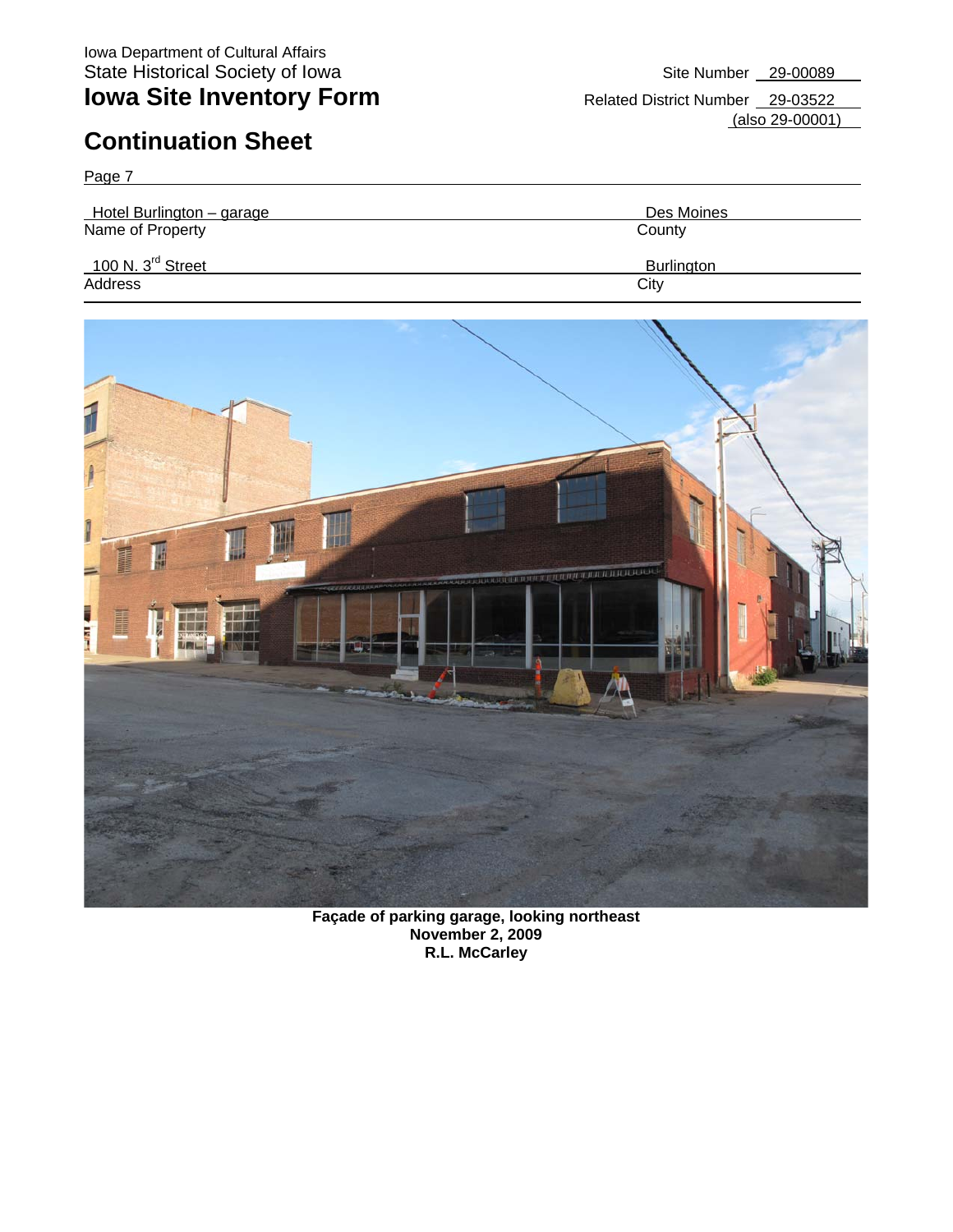Page 8

**Iowa Site Inventory Form** Related District Number 29-03522 (also 29-00001)



**Detail of façade of parking garage, looking east November 2, 2009 R.L. McCarley**